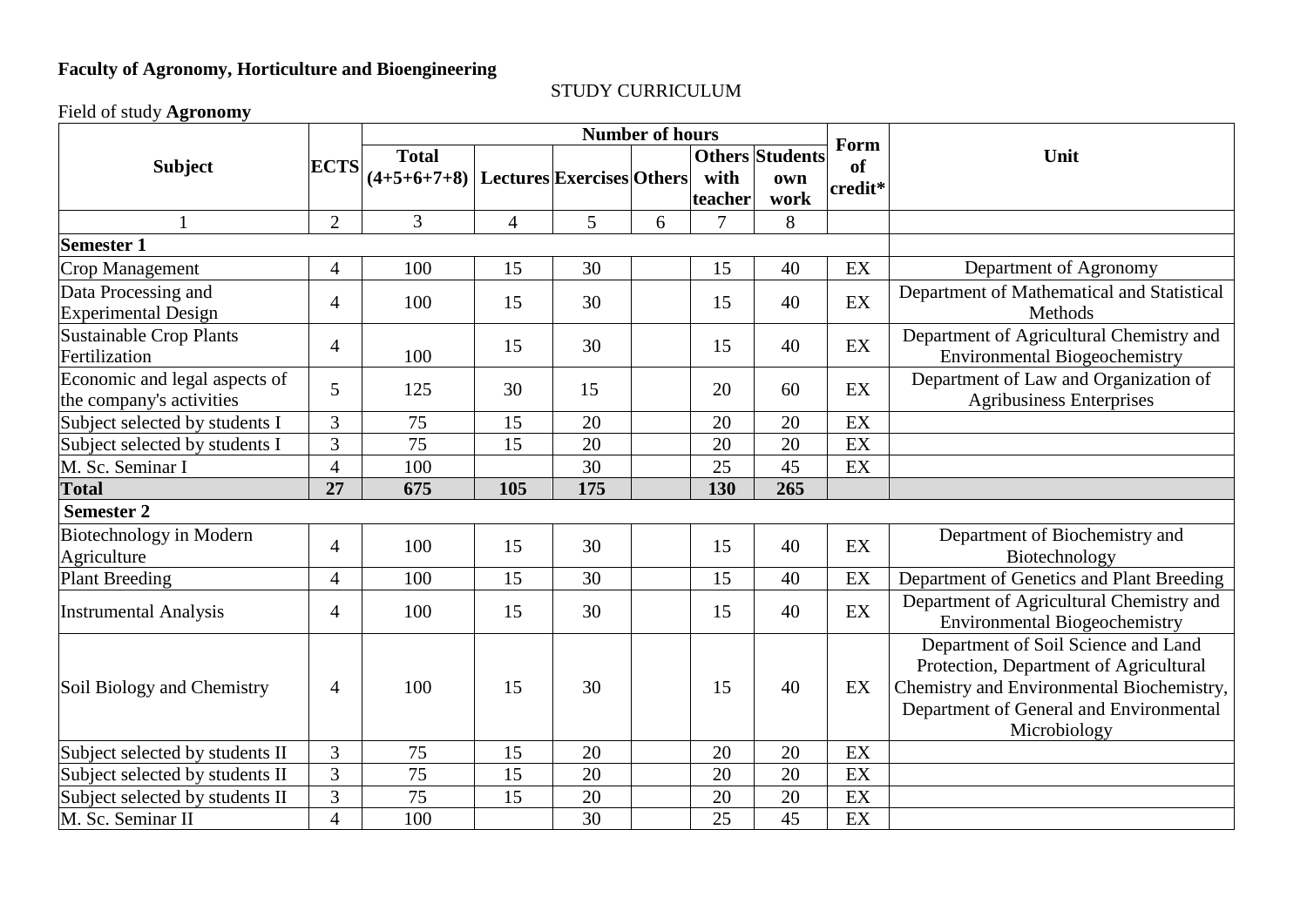| Master's degree training (4)<br>weeks $)$ **         | 6              | 165  |     |     | 5   | 160  | EX |                                                                                  |
|------------------------------------------------------|----------------|------|-----|-----|-----|------|----|----------------------------------------------------------------------------------|
| <b>Total</b>                                         | 35             | 890  | 105 | 210 | 150 | 425  |    |                                                                                  |
| <b>Semester 3</b>                                    |                |      |     |     |     |      |    |                                                                                  |
| Diagnostics of Plant Nutritional<br><b>Disorders</b> | $\overline{4}$ | 100  | 15  | 30  | 15  | 40   | EX | Department of Agricultural Chemistry and<br><b>Environmental Biogeochemistry</b> |
| <b>Integrated Pest Management</b>                    | $\overline{4}$ | 100  | 15  | 30  | 15  | 40   | EX | Department of Agronomy                                                           |
| <b>Biomass Production and</b><br>Management          | 4              | 100  | 15  | 30  | 15  | 40   | EX | Department of Agronomy, Department of<br>Soil Science and Land Protection        |
| Subject selected by students III                     | $\mathfrak{Z}$ | 75   | 15  | 20  | 20  | 20   | EX |                                                                                  |
| Subject selected by students III                     | 3              | 75   | 15  | 20  | 20  | 20   | EX |                                                                                  |
| Subject selected by students III                     | 3              | 75   | 15  | 20  | 20  | 20   | EX |                                                                                  |
| M. Sc. Seminar III                                   | 4              | 100  |     | 30  | 25  | 45   | EX |                                                                                  |
| <b>Total</b>                                         | 25             | 625  | 90  | 180 | 130 | 225  |    |                                                                                  |
| <b>Semester 4</b>                                    |                |      |     |     |     |      |    |                                                                                  |
| Crop Protection in Practice                          | 4              | 95   |     | 30  | 15  | 50   | EX | Department of Agronomy                                                           |
| Subject selected by students IV                      | 3              | 75   | 15  | 20  | 20  | 20   | EX |                                                                                  |
| Subject selected by students IV                      | 3              | 75   | 15  | 20  | 20  | 20   | EX |                                                                                  |
| M. Sc. Seminar IV                                    | 3              | 75   |     | 30  | 15  | 30   | EX |                                                                                  |
| Preparing M.Sc. Thesis                               | 20             | 510  |     |     | 60  | 450  | EX |                                                                                  |
| <b>Total</b>                                         | 33             | 830  | 30  | 100 | 130 | 570  |    |                                                                                  |
| <b>Overall total</b>                                 | 120            | 3020 | 330 | 665 | 540 | 1485 |    |                                                                                  |

\*EX – exam;

\*\*Master`s degree training takes place during semester II or during the summer break after semester II in the unit where the student is working on his/her master`s thesis